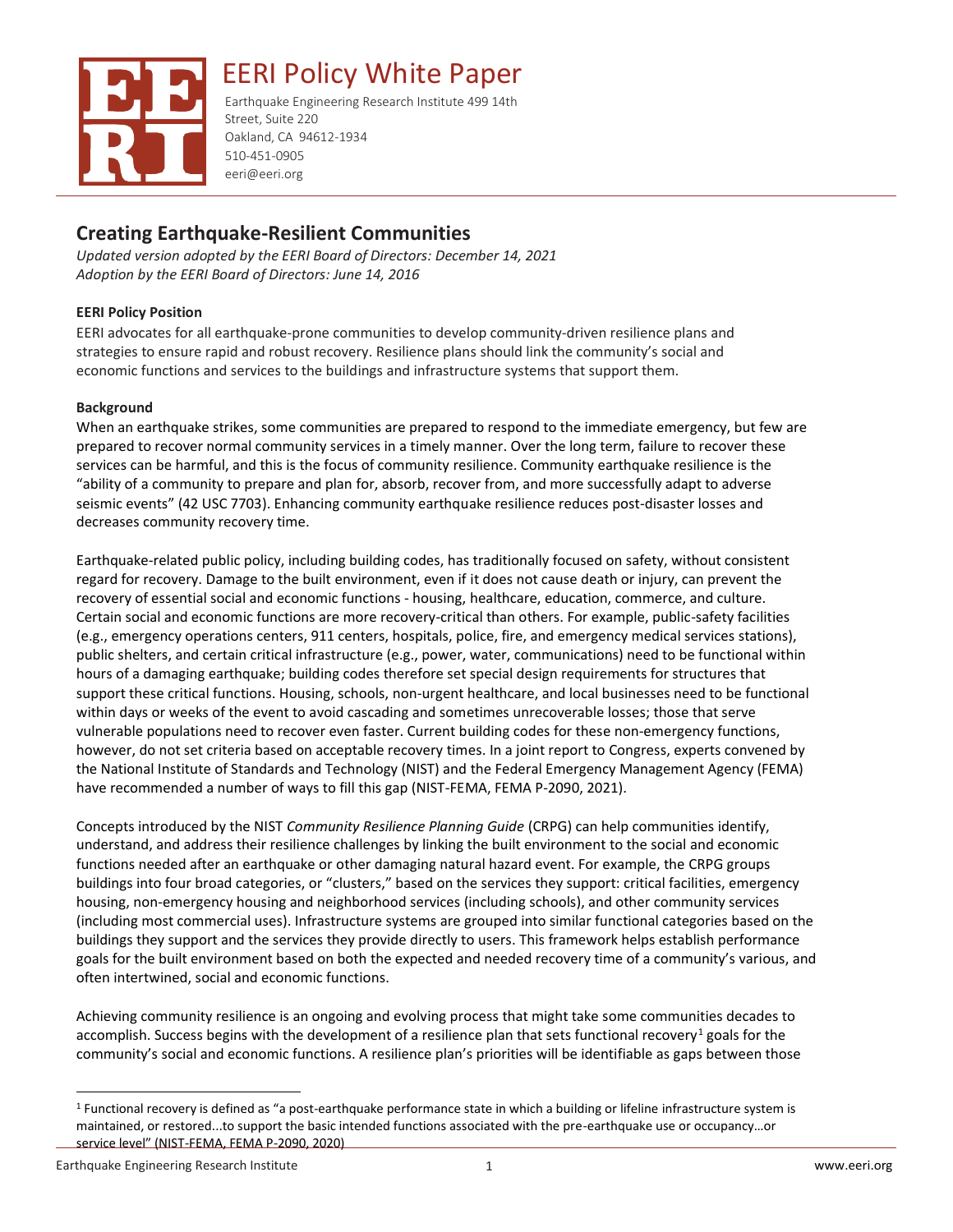

goals and what the community's existing built environment can deliver. Strategies suited to fill these resilience gaps can then be developed. Because resilience is multi-faceted, successful resilience planning relies on the expertise of a multidisciplinary team of government agencies, technical experts, business leaders, and others able to represent the community's many stakeholders.

Public and private entities have developed tools to assist the community resilience planning process. For example, the CRPG recommends a planning process with six steps: 1) form a collaborative planning team, 2) understand the situation, 3) determine goals and objectives, 4) develop the plan, 5) prepare, review, and approve the plan, and 6) implement and maintain the plan. These steps align with guidance from the FEMA Comprehensive Preparedness Guide (CPG) 101, which provides emergency planning recommendations for use by all levels of government.

#### **Needed Action**

EERI advocates for all earthquake-prone communities to develop and implement community-driven resilience plans with strategies to ensure rapid and robust recovery. Different communities will use different processes to suit their priorities and resources. The following actions, which generally align with the CRPG's six-step process, are expected to benefit the resulting resilience plans:

- Utilize a multi-disciplinary team of local experts (CRPG Step 1);
- Engage community organizations that represent groups of stakeholders (CRPG Step 1);
- Understand the community's earthquake risk, including its relation to the existing built environment and other threats and hazards (CRPG Step 2);
- Understand and respond to socio-economic factors that make communities more vulnerable to indirect or cascading earthquake losses, including housing affordability, access to transportation, income and savings, and employment stability (CRPG Step 2);
- Set appropriate functional recovery goals at the community level (CRPG Step 3);
- Set specific goals for new and existing buildings and infrastructure systems and determine their anticipated performance (CRPG Step 3);
- Align resilience objectives with other established community goals for sustainability, public health, community development and growth, etc. (CRPG Step 3);
- Identify gaps between expected and desired performance and develop a plan to address them (CRPG Step 4);
- Make planning and risk data available to all stakeholders, ensuring that it is fairly presented and thoroughly contextualized so that interest groups and media can use it responsibly (CRPG Steps 1 and 5);
- Incorporate earthquake resilience planning into existing or new local hazard mitigation plans (CPRG Step 6).

EERI also advocates for, contributes to, and supports the following activities related to improving community resilience, which utilize the multidisciplinary talents of its membership:

- Long-term funding support for the Learning from Earthquakes Program that will gather and archive resilience-related data from actual earthquake events nationwide.
- Collaboration with other organizations to balance the goals of earthquake resilience with those related to chronic or more frequent community stresses, including climate change impacts.
- Development of processes and tools that assist communities with understanding their earthquake risks and conducting resilience planning.
- Changes in the Stafford Act to support resilience planning and resilience-based research and design criteria.
- Engagement of EERI regional chapters with their local community to incorporate earthquake resilience into existing resilience planning efforts.